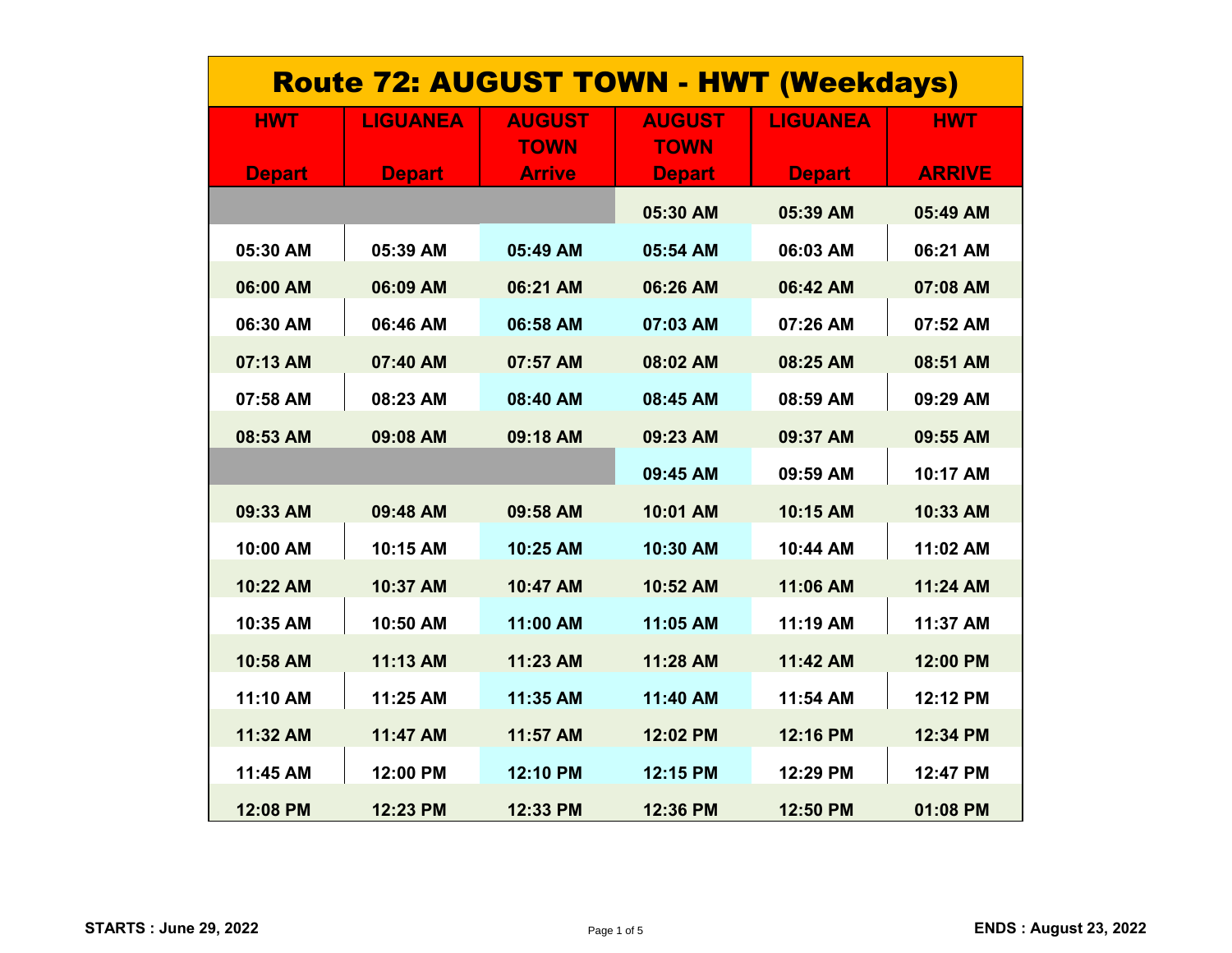| 12:15 PM                                       | 12:30 PM        | 12:40 PM      | 12:42 PM      | 12:56 PM        | 01:14 PM      |  |
|------------------------------------------------|-----------------|---------------|---------------|-----------------|---------------|--|
| 12:55 PM                                       | 01:10 PM        | 01:26 PM      | 01:34 PM      | 01:48 PM        | 02:06 PM      |  |
| 01:30 PM                                       | 01:52 PM        | 02:08 PM      | 02:12 PM      | 02:33 PM        | 03:01 PM      |  |
| 02:15 PM                                       | 02:40 PM        | 02:59 PM      | 03:04 PM      | 03:25 PM        | 03:53 PM      |  |
| 03:05 PM                                       | 03:30 PM        | 03:49 PM      | 03:54 PM      | 04:15 PM        | 04:43 PM      |  |
| 03:55 PM                                       | 04:20 PM        | 04:39 PM      | 04:44 PM      | 05:05 PM        | 05:33 PM      |  |
| 04:45 PM                                       | 05:10 PM        | 05:29 PM      | 05:34 PM      | 05:55 PM        | 06:23 PM      |  |
| 05:35 PM                                       | 06:00 PM        | 06:19 PM      | 06:24 PM      | 06:45 PM        | 07:07 PM      |  |
| 06:25 PM                                       | 06:50 PM        | 07:03 PM      | 07:08 PM      | 07:25 PM        | 07:47 PM      |  |
| 07:10 PM                                       | 07:29 PM        | 07:42 PM      | 07:47 PM      | 08:04 PM        | 08:26 PM      |  |
| 07:50 PM                                       | 08:09 PM        | 08:22 PM      | 08:25 PM      | 08:42 PM        | 08:57 PM      |  |
|                                                |                 |               |               |                 |               |  |
| <b>Route 72: AUGUST TOWN - HWT (Saturdays)</b> |                 |               |               |                 |               |  |
| <b>HWT</b>                                     | <b>LIGUANEA</b> | <b>AUGUST</b> | <b>AUGUST</b> | <b>LIGUANEA</b> | <b>HWT</b>    |  |
|                                                |                 | <b>TOWN</b>   | <b>TOWN</b>   |                 |               |  |
| <b>Depart</b>                                  | <b>Depart</b>   | <b>Arrive</b> | <b>Depart</b> | <b>Depart</b>   | <b>ARRIVE</b> |  |
|                                                |                 |               | 05:50 AM      | 05:59 AM        | 06:09 AM      |  |
| 06:15 AM                                       | 06:25 AM        | 06:35 AM      | 06:44 AM      | 06:59 AM        | 07:11 AM      |  |
| 07:15 AM                                       | 07:26 AM        | 07:36 AM      | 07:42 AM      | 07:57 AM        | 08:09 AM      |  |
| 08:15 AM                                       | 08:26 AM        | 08:36 AM      | 08:42 AM      | 08:57 AM        | 09:09 AM      |  |
| 09:15 AM                                       | 09:27 AM        | 09:37 AM      | 09:43 AM      | 10:00 AM        | 10:14 AM      |  |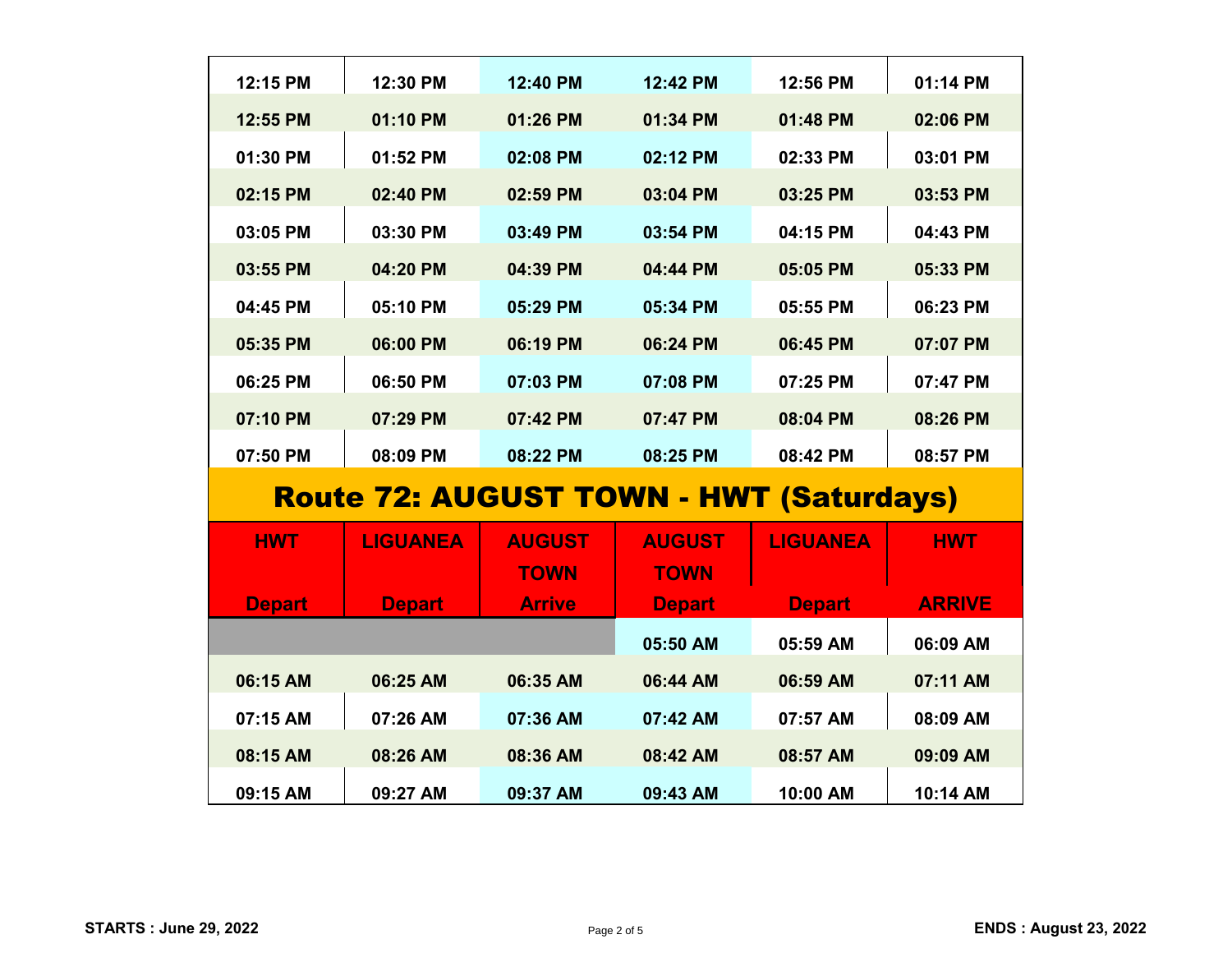| 10:20 AM      | 10:32 AM                                     | 10:42 AM                     | 10:48 AM                     | 11:05 AM        | 11:19 AM      |
|---------------|----------------------------------------------|------------------------------|------------------------------|-----------------|---------------|
| 11:25 AM      | 11:37 AM                                     | 11:47 AM                     | 11:53 AM                     | 12:10 PM        | 12:26 PM      |
| 12:30 PM      | 12:43 PM                                     | 12:53 PM                     | 12:59 PM                     | 01:11 PM        | 01:27 PM      |
| 01:35 PM      | 01:48 PM                                     | 01:58 PM                     | 02:04 PM                     | 02:18 PM        | 02:32 PM      |
| 02:40 PM      | 02:58 PM                                     | 03:08 PM                     | 03:14 PM                     | 03:28 PM        | 03:42 PM      |
| 03:50 PM      | 04:08 PM                                     | 04:18 PM                     | 04:24 PM                     | 04:41 PM        | 04:54 PM      |
| 05:00 PM      | 05:20 PM                                     | 05:30 PM                     | 05:36 PM                     | 05:53 PM        | 06:06 PM      |
| 06:10 PM      | 06:30 PM                                     | 06:40 PM                     | 06:46 PM                     | 07:03 PM        | 07:16 PM      |
| 07:20 PM      | 07:40 PM                                     | 07:50 PM                     | 07:52 PM                     | 08:09 PM        | 08:19 PM      |
| 08:25 PM      | 08:36 PM                                     | 08:46 PM                     | 09:00 PM                     | 09:15 PM        | 09:25 PM      |
| 09:40 PM      | 09:51 PM                                     | 10:01 PM                     |                              |                 |               |
|               | <b>Route 72: AUGUST TOWN - HWT (Sundays)</b> |                              |                              |                 |               |
|               |                                              |                              |                              |                 |               |
| <b>HWT</b>    | <b>LIGUANEA</b>                              | <b>AUGUST</b>                | <b>AUGUST</b>                | <b>LIGUANEA</b> | <b>HWT</b>    |
| <b>Depart</b> | <b>Depart</b>                                | <b>TOWN</b><br><b>Arrive</b> | <b>TOWN</b><br><b>Depart</b> | <b>Depart</b>   | <b>ARRIVE</b> |
| 06:20 AM      | 06:30 AM                                     | 06:40 AM                     | 06:48 AM                     | 06:58 AM        | 07:10 AM      |
| 07:15 AM      | 07:25 AM                                     | 07:35 AM                     | 07:43 AM                     | 07:53 AM        | 08:05 AM      |
| 08:10 AM      | 08:20 AM                                     | 08:30 AM                     | 08:38 AM                     | 08:48 AM        | 09:00 AM      |
| 09:05 AM      | 09:17 AM                                     | 09:27 AM                     | 09:35 AM                     | 09:47 AM        | 09:59 AM      |
| 10:05 AM      | 10:17 AM                                     | 10:27 AM                     | 10:35 AM                     | 10:47 AM        | 10:59 AM      |
|               |                                              |                              |                              |                 |               |
| 11:05 AM      | 11:17 AM                                     | 11:27 AM                     | 11:35 AM                     | 11:47 AM        | 11:59 AM      |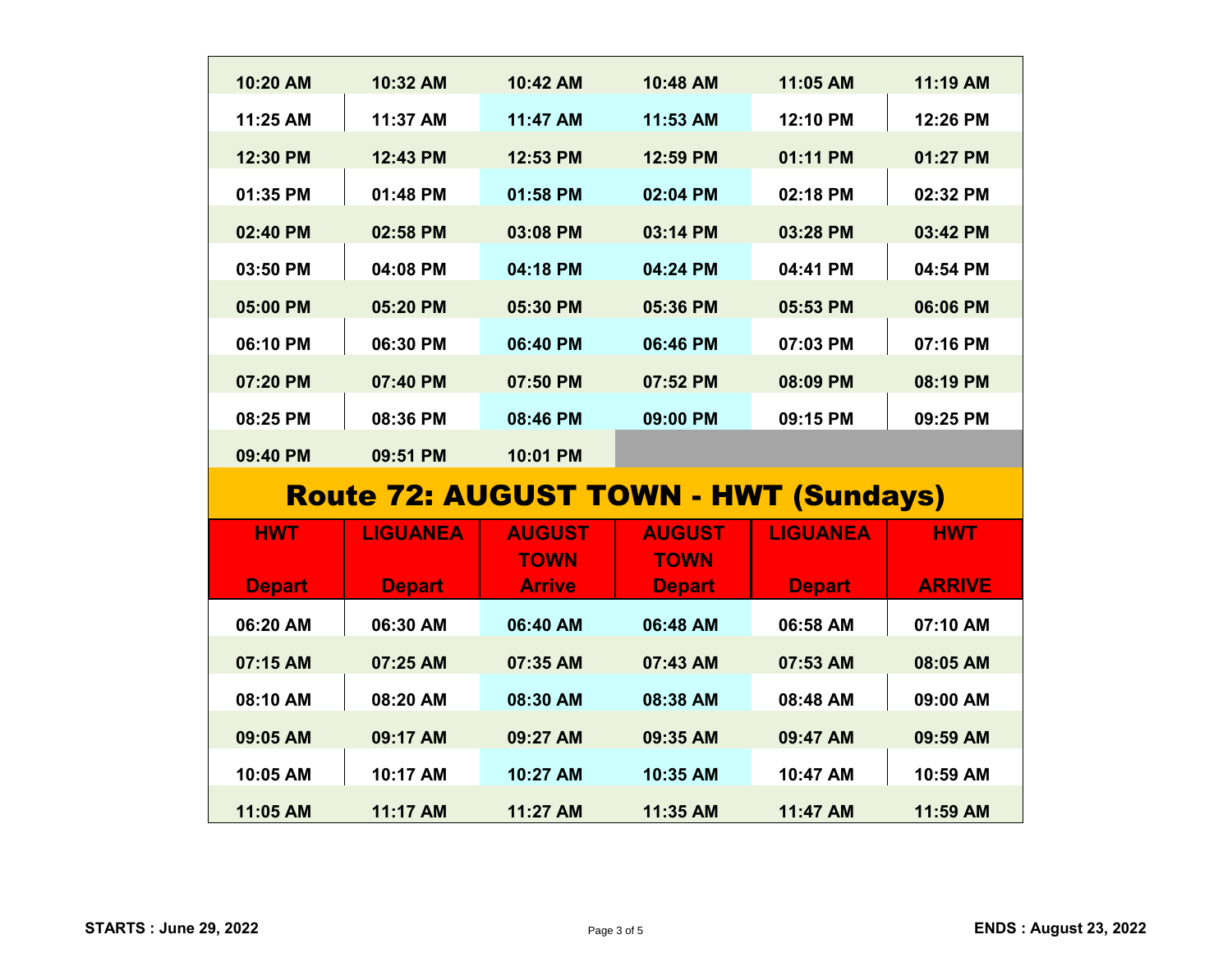| 12:05 PM      | 12:17 PM                                            | 12:27 PM      | 12:35 PM      | 12:47 PM        | 01:01 PM      |
|---------------|-----------------------------------------------------|---------------|---------------|-----------------|---------------|
| 01:05 PM      | 01:17 PM                                            | 01:27 PM      | 01:37 PM      | 01:49 PM        | 02:03 PM      |
| 02:05 PM      | 02:17 PM                                            | 02:27 PM      | 02:35 PM      | 02:47 PM        | 03:01 PM      |
| 03:05 PM      | 03:17 PM                                            | 03:27 PM      | 03:35 PM      | 03:47 PM        | 04:01 PM      |
| 04:05 PM      | 04:17 PM                                            | 04:27 PM      | 04:35 PM      | 04:47 PM        | 05:03 PM      |
| 05:10 PM      | 05:22 PM                                            | 05:32 PM      | 05:40 PM      | 05:52 PM        | 06:08 PM      |
| 06:15 PM      | 06:27 PM                                            | 06:37 PM      | 06:45 PM      | 06:57 PM        | 07:13 PM      |
| 07:20 PM      | 07:32 PM                                            | 07:42 PM      | 07:50 PM      | 08:02 PM        | 08:18 PM      |
| 08:25 PM      | 08:37 PM                                            | 08:47 PM      | 09:00 PM      | 09:10 PM        | 09:22 PM      |
| 09:30 PM      | 09:39 PM                                            | 09:48 PM      |               |                 |               |
|               |                                                     |               |               |                 |               |
|               |                                                     |               |               |                 |               |
|               | <b>Route 72: AUGUST TOWN - HWT (Public Holiday)</b> |               |               |                 |               |
| <b>HWT</b>    | <b>LIGUANEA</b>                                     | <b>AUGUST</b> | <b>AUGUST</b> | <b>LIGUANEA</b> | <b>HWT</b>    |
|               |                                                     | <b>TOWN</b>   | <b>TOWN</b>   |                 |               |
| <b>Depart</b> | <b>Depart</b>                                       | <b>Arrive</b> | <b>Depart</b> | <b>Depart</b>   | <b>ARRIVE</b> |
| 06:20 AM      | 06:30 AM                                            | 06:40 AM      | 06:48 AM      | 06:58 AM        | 07:10 AM      |
| 07:15 AM      | 07:25 AM                                            | 07:35 AM      | 07:43 AM      | 07:53 AM        | 08:05 AM      |
| 08:10 AM      | 08:20 AM                                            | 08:30 AM      | 08:38 AM      | 08:48 AM        | 09:00 AM      |
| 09:05 AM      | 09:17 AM                                            | 09:27 AM      | 09:35 AM      | 09:47 AM        | 09:59 AM      |
| 10:05 AM      | 10:17 AM                                            | 10:27 AM      | 10:35 AM      | 10:47 AM        | 10:59 AM      |
| 11:05 AM      | 11:17 AM                                            | 11:27 AM      | 11:35 AM      | 11:47 AM        | 11:59 AM      |